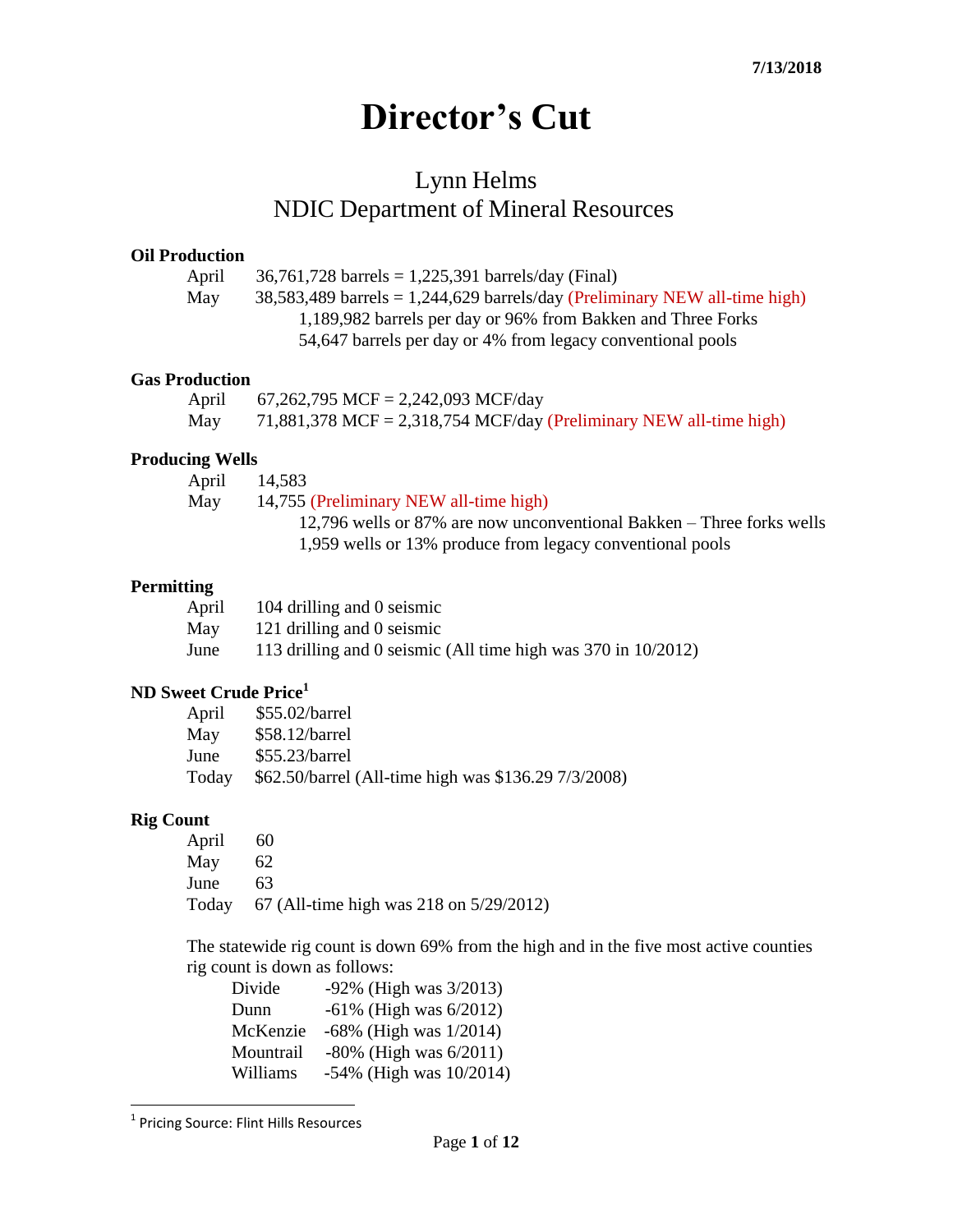### **Comments:**

The drilling rig count was up two from April to May, increased one from May to June, and is currently up four from June to today. Operators have shifted from running the minimum number of rigs to incremental increases and decreases as WTI oil price moves between \$45 and \$60/barrel. WTI would have to drop below \$45/barrel for more than 30 days for rig count to drop. WTI has remained above \$55/barrel for more than 90 days so rig count is expected to continue increasing. Current operator plans are to add 1-5 more rigs in the third and fourth quarters of 2018 depending on workforce and infrastructure constraints.

The number of well completions has become variable again due to workforce, road restrictions, and weather at 75(final) in March, 86 (final) in April, and 42 (preliminary) in May.

Oil price downside risk has diminished. OPEC approved a plan to increase production through the second half of 2018 to offset Venezuela's export collapse and US sanctions on Iran. Crude oil futures markets appear to anticipate supply and demand remaining in balance. US crude oil inventories remain approximately equal to the long term average.



In May there were two significant precipitation events, ten days with wind speeds in excess of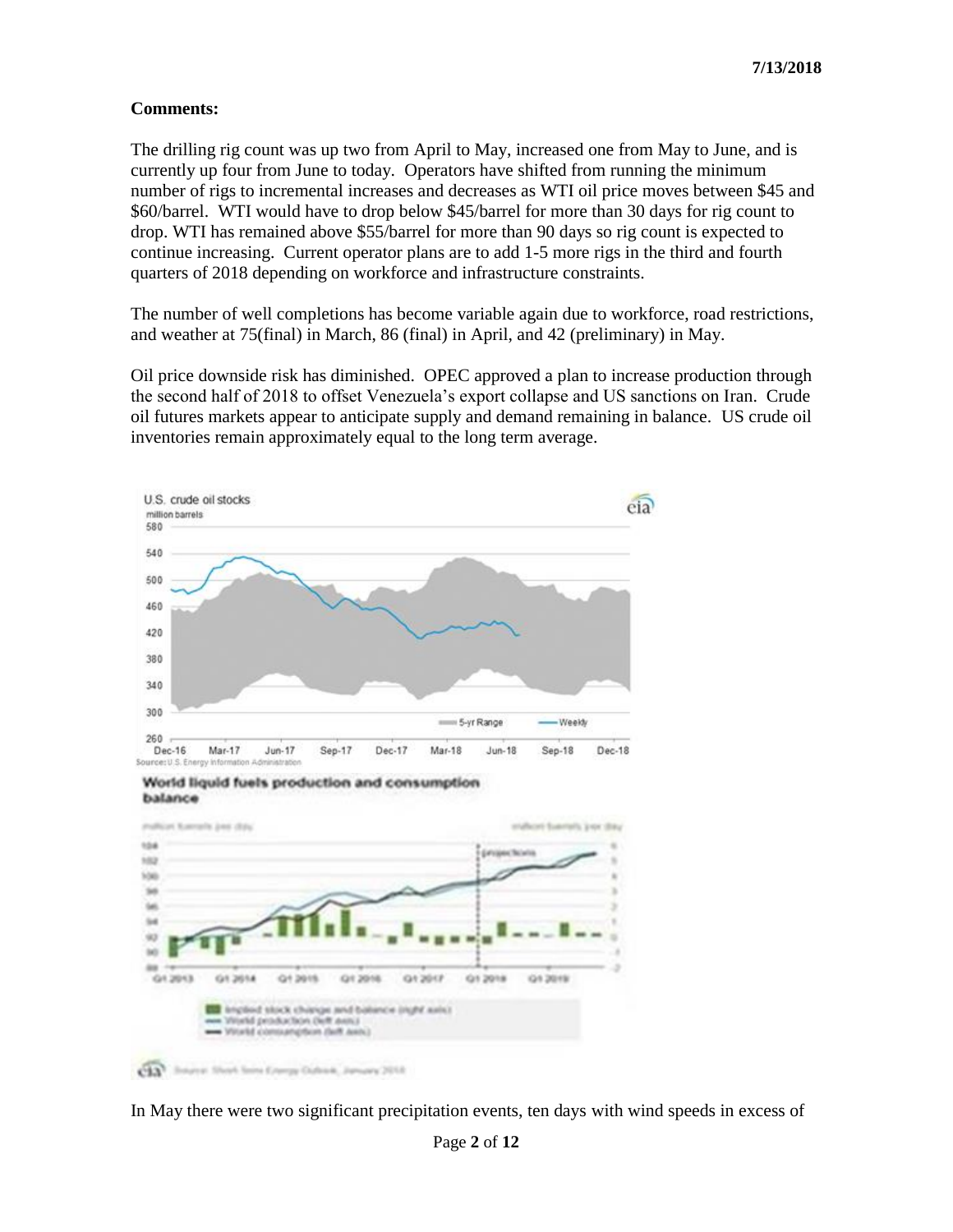35 mph (too high for completion work), and no days with temperatures below -10F.

Over 99% of drilling now targets the Bakken and Three Forks formations.

Estimated wells waiting on completion<sup>2</sup> is 955, up 13 from the end of April to the end of May. Estimated inactive well count<sup>3</sup> is 1,569, up 48 from the end of April to the end of May.

Crude oil take away capacity including rail deliveries to coastal refineries is more than adequate.

Competition with the Permian and Anadarko shale oil plays for capital and workforce continue to limit drilling rig count. Utilization rate for rigs capable of 20,000+ feet is 50-60% and for shallow well rigs (7,000 feet or less) 30-40%.

Drilling permit activity increased from April to May then decreased slightly from May to June, which is normal for this time of year. Operators continue to maintain a permit inventory that will accommodate varying oil prices for the next 12 months.

Rigs actively drilling on federal surface in the Dakota Prairie Grasslands unchanged at one.

Activity on the Fort Berthold Reservation is as follows: 11 drilling rigs (1 on fee lands and 10 on trust lands) 269,803 barrels of oil per day (186,443 from trust lands & 83,360 from fee lands)

1,869 active wells (1,330 on trust lands & 539 on fee lands)

79 wells waiting on completion

274 approved drilling permits (206 on trust lands & 68 on fee lands)

3,711 potential future wells (3,116 on trust lands & 595 on fee lands)

Seismic activity is very slow. There are 3 surveys active, 0 recording, 0 NDIC reclamation projects, 0 remediating, 0 suspended, and 2 permitted.

US natural gas storage increased to 19% below the five-year average indicating potential for price improvement in the future. North Dakota shallow gas exploration could be economic at future gas prices, but is not at the current price.

The price of natural gas delivered to Northern Border at Watford City is down \$0.10 at \$2.46/MCF. This results in oil to gas price ratio of 25 to 1. The state wide percentage of gas flared increased to 17.2%. The Tioga gas plant input was at 97% of capacity. The May Bakken capture percentage was 83.3% with the daily volume of gas flared from April to May up to 63 million cubic feet per day. The historical high flared percent was 36% in 09/2011.

product does so at his or her own risk.

<sup>&</sup>lt;sup>2</sup><br>The number of wells waiting on completions is an estimate on the part of the director based on idle well count and a typical five year average. Neither the State of North Dakota, nor any agency officer, or employee of the State of North Dakota warrants the accuracy or reliability of this product and shall not be held responsible for any losses caused by this product. Portions of the information may be incorrect or out of date. Any person or entity that relies on any information obtained from this

<sup>3</sup> Includes all well types on IA and AB statuses.

IA= Inactive shut in  $>3$  months and  $\leq 12$  months

AB= Abandoned (Shut in >12 months)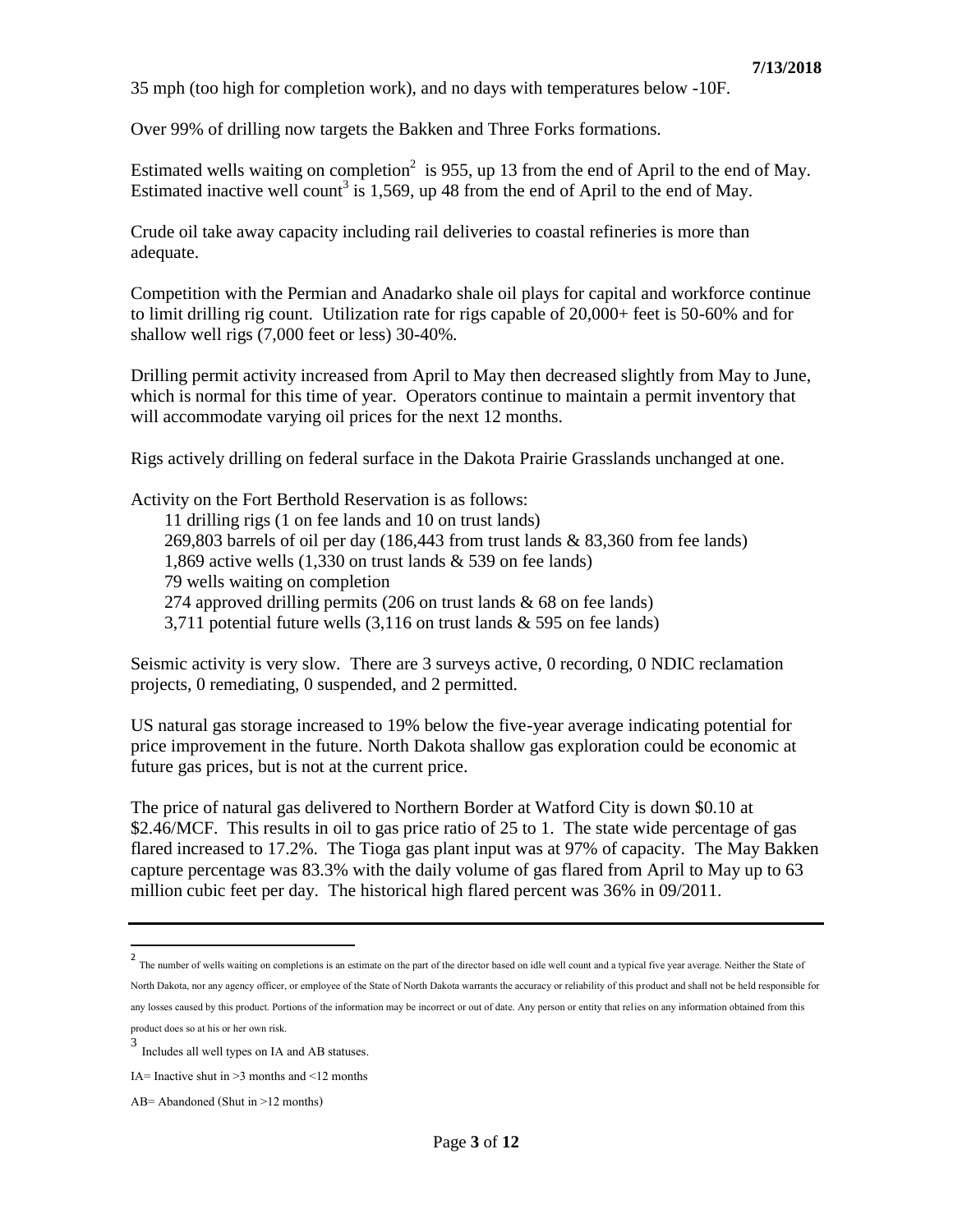Gas capture statistics are as follows:

| 83% |
|-----|
| 83% |
| 85% |
| 77% |
| 76% |
| 75% |
|     |

The Commission has established the following gas capture goals: 74% October 1, 2014 through December 31, 2014 77% January 1, 2015 through March 31, 2016 80% April 1, 2016 through October 31, 2016 85% November 1, 2016 through October 31, 2018 88% November 1, 2018 through October 31, 2020 91% beginning November 1, 2020

**BIA** has published a new final rule to update the process for obtaining rights of way on Indian land. The rule was published 11/19/15 and became effective 12/21/15. The final rule can be found at [https://www.federalregister.gov/articles/2015/11/19/2015-28548/rights-of-way-on-indian-land.](https://www.federalregister.gov/articles/2015/11/19/2015-28548/rights-of-way-on-indian-land) On 3/11/16, the Western Energy Alliance filed a complaint and motion for a temporary restraining order and/or a preliminary injunction. On 4/19/16, the US District court for the District of North Dakota issued an order denying the motion for a preliminary injunction. Secretary Zinke has expressed interest in revising right of way rules to simplify and speed up the process.

**BLM** on 6/6/18 BLM published Information Bulletin No. 2018-061 to remind BLM offices of the existing procedures for streamlining NEPA review under applicable statutes, regulations, and guidance and to encourage BLM offices to use these tools consistently and effectively. These tools include: (1) Determinations of NEPA Adequacy (DNAs), (2) statutory and administrative CXs, and (3) oil and gas field-wide programmatic NEPA analyses based on reasonable foreseeable development scenarios that can be used to expedite compliance with NEPA at the APD stage. This IB is a significant step in the right direction for North Dakota oil and gas operators. North Dakota continues to support current legislation in congress and BLM rule making that will further streamline NEPA review and permitting. The IB can be viewed at [https://www.blm.gov/policy/ib-](https://www.blm.gov/policy/ib-2018-061)[2018-061.](https://www.blm.gov/policy/ib-2018-061)

**BLM** on 6/12/18 BLM published Permanent Instruction Memorandum No. 2018-014 to establish policies and procedures for processing Federal Applications for Permit to Drill (APD) proposing to drill into and produce leased Federal minerals from well pads on entirely non-Federal locations. This IM is a significant step in the right direction for North Dakota property owners, but falls short of the recognition that production of federal minerals from a horizontal well located on state or private surface should not be treated as a major federal action. The IM can be viewed at [https://www.blm.gov/policy/pim-2018-014.](https://www.blm.gov/policy/pim-2018-014)

**BLM** published a new final rule 43 CFR Parts 3100, 3160 and 3170 to update and replace its regulations on venting and flaring of natural gas effective 1/17/16. The final rule can be viewed online at [https://www.blm.gov/programs/energy-and-minerals/oil-and-gas/operations-and](https://www.blm.gov/programs/energy-and-minerals/oil-and-gas/operations-and-production/methane-and-waste-prevention-rule)[production/methane-and-waste-prevention-rule.](https://www.blm.gov/programs/energy-and-minerals/oil-and-gas/operations-and-production/methane-and-waste-prevention-rule) North Dakota, Wyoming, Montana, Western Energy Alliance, and IPAA filed for a preliminary injunction to prevent the rule going into effect until the case is settled. A hearing in Casper, Wyoming was held 1/6/17. On 1/16/17 the court denied all of the petitioners' motions for preliminary injunctions. **On 2/3/17 the US House of**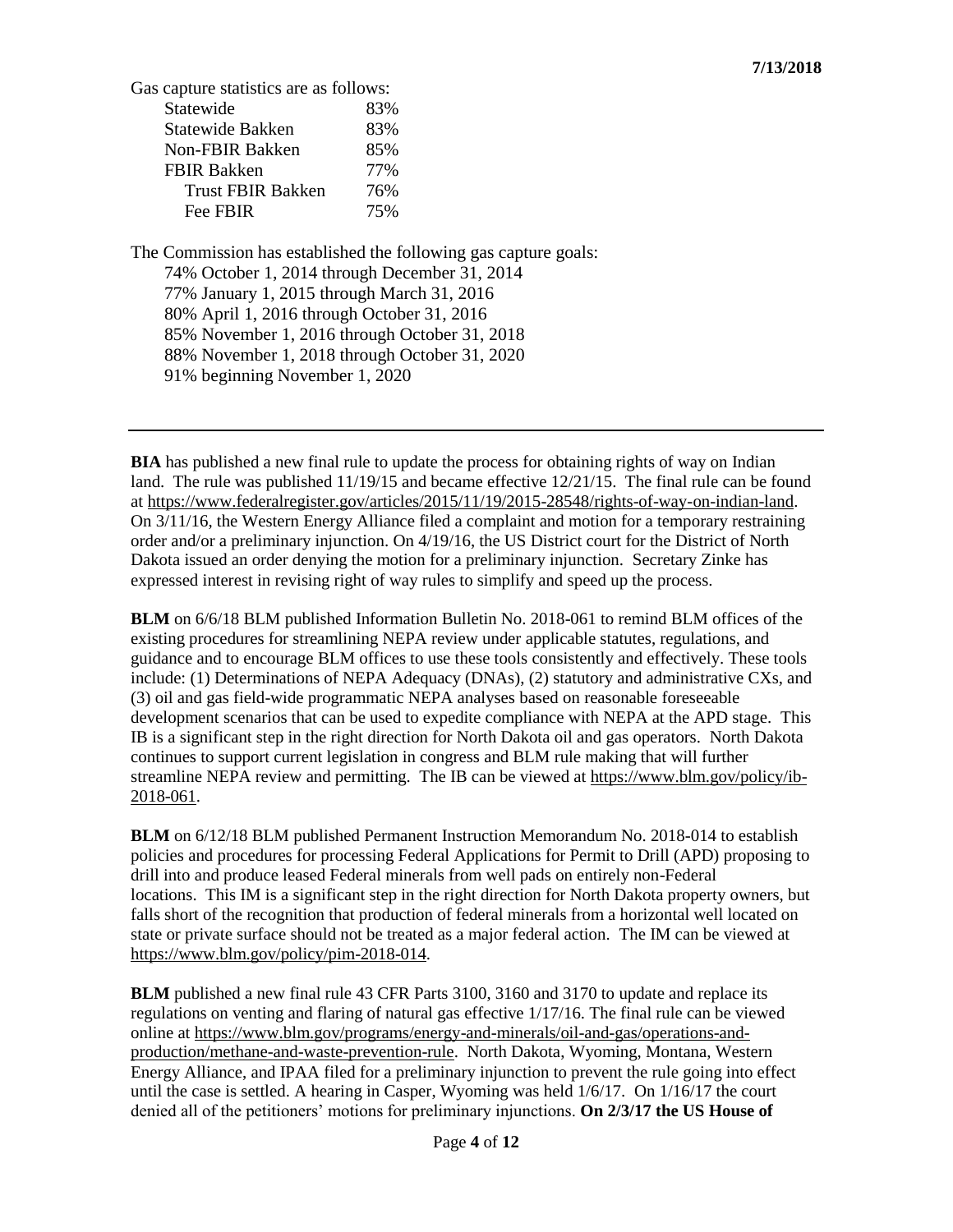**Representatives voted 221-191 to approve a Congressional Review Act resolution against the rule.** On 3/28/17 President Trump issued an executive order which in part directs "The Secretary of the Interior shall review the following final rules, and any rules and guidance issued pursuant to them, for consistency with the policy set forth in section 1 of this order and, if appropriate, shall, as soon as practicable, suspend, revise, or rescind the guidance, or publish for notice and comment proposed rules suspending, revising, or rescinding those rules:". This rule is included in the list as item (iv). North Dakota plans to continue active participation in the litigation of this rule until the BLM takes final action eliminating the rule. **On 5/10/17 the Senate voted 51 to 49 against the CRA, allowing the rule to remain in effect.** On 6/27/17 U.S. D. Ct. Judge Skavdahl granted BLM's motion to extend the merits briefing schedule by 90 days, based on BLM's APA 705 stay and BLM's representations regarding its plans to reconsider the VF Rule. Opening briefs were filed 7/3/17. On 7/5/17 California and New Mexico sued BLM in the U.S. District Court for the Northern District of California, seeking a declaratory judgement that BLM's APA 705 stay was illegal and vacating the stay. The relief they request would vacate the stay of the January 2018 compliance et al deadlines, bringing them all back into force. BLM officials encouraged North Dakota to intervene. On 7/12/17 a group of NGOs including the Fort Berthold Protectors of Water and Earth Rights filed a separate suit against the BLM in federal court in the U.S. District Court for the Northern District of California, seeking a declaratory judgement that BLM's APA 705 stay was illegal and vacating the stay. California and New Mexico, along with various environmental groups, have challenged BLM's stay in the Northern District of California, and filed a motion for summary judgment on 7/26/17. On 8/24/17 North Dakota filed a response supporting BLM's motion, a motion to intervene, and a motion to change venue to Wyoming in an attempt to prevent all of the litigation regarding the timing of the Flaring Rule, including the future rulemakings further extending compliance deadlines that BLM has stated that it intends to publish, could end up in front of the magistrate judge in the Northern District of California instead of Judge Skavdahl in Wyoming. On 10/04/17 the federal magistrate judge in the Northern District of California granted the summary judgement motion by California, New Mexico, and several NGOs throwing out BLM's administrative and temporary postponement of several of the future rules compliance dates/obligations. On 10/05/17 the BLM issued a Federal Register Notice for a proposed rule that if finalized will delay certain requirements of the BLM Rule until January 17, 2019. North Dakota submitted comments to (1) support BLM's decision to delay certain compliance requirements and (2) continue to make the record that BLM exceeded its authority to promulgate the rule in the first place with particular emphasis on the specific/unique North Dakota considerations at issue. NDIC comments are available at [http://www.nd.gov/ndic/ic-press/dmr-blm-comments17-11.pdf.](http://www.nd.gov/ndic/ic-press/dmr-blm-comments17-11.pdf) BLM, the states of CA & NM, and the NGOs supporting the current final rule were granted an extension to file response briefs to December 11<sup>th</sup> in the WY court. Oral arguments are scheduled on December 18<sup>th</sup>. Judge Skavdahl has indicated he wishes to decide the merits of this case before the major compliance requirements of the current final rule take effect in January of 2018. On 11/29/17 North Dakota filed a response to industry petitioner's motion for a preliminary injunction supporting a preliminary or permanent injunction. On  $12/4/17$  USDOJ petitioned the 9<sup>th</sup> US Judicial Circuit Court in San Francisco to review and overturn the Northern District of California court's November decision ordering the US Bureau of Land Management to make oil and gas producers comply with the methane emissions requirements while the rules are being reviewed. Briefs in favor of the industry preliminary injunction motion are due on 12/18/17 and briefs responding to BLM's motion to stay the litigation are due on 1/5/18. On 12/7/17 BLM published a rule in the Federal Register delaying the methane regulation until January 2019, saying the previous rule is overly burdensome to industry. Officials said the delay will allow the federal Bureau of Land Management time to review the earlier rule while avoiding tens of millions of dollars in compliance costs to industry that may turn out to be unnecessary. On 12/19/17 BLM was sued by California, New Mexico, and a large group of NGOs in the Northern District of California federal court over the 12/7/17 rule extending certain compliance dates in BLM's 2016 Rule. The complaint requests that BLM's extension rule be set aside and the provisions it relates to reinstated. On 12/26/17 BLM filed a motion seeking to stay the litigation in the U.S. District Court case in WY and to vacate the January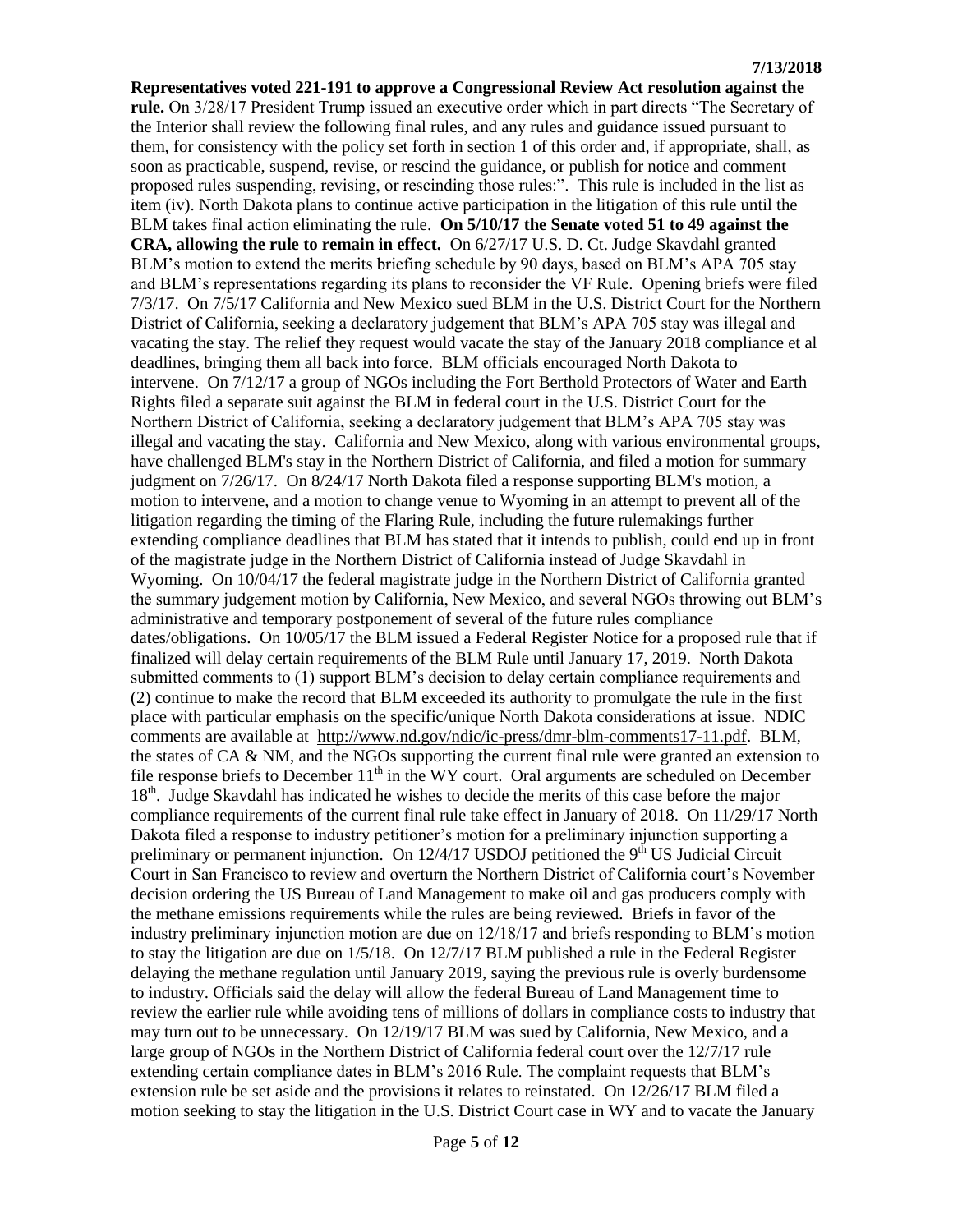5 briefing deadline, a motion in which the industry trade associations and Montana and Wyoming joined. North Dakota and Texas filed a short response on 12/27/17 asking the Court to deny the motion or allow until 1/12/18 to fully respond to BLM's holiday week motion. On 12/29/17 the Wyoming district court granted BLM's motion to stay the 2016 Rule challenge litigation. On 2/22/18 BLM published a new rule proposal to revise the 2016 final Waste Prevention Rule (also known as the venting and flaring rule). The proposed rule would eliminate duplicative regulatory requirements and re-establish long-standing requirements that the 2016 final rule sought to replace. While the proposed rule is open for public comment generally, the Federal Register notice specifically requests comment on ways that the BLM can reduce the waste of gas by incentivizing the capture, reinjection, or beneficial use of the gas. Public comments on this proposed rule were due to the BLM on or before 4/23/18. NDIC comments can be viewed at [http://www.nd.gov/ndic/ic-press/blm%20comments%20180417.pdf.](http://www.nd.gov/ndic/ic-press/blm%20comments%20180417.pdf) On 2/22/18 Judge Orrick in the Northern District of California entered a preliminary injunction against the BLM's "Suspension Rule" which suspended for one year certain compliance deadlines in BLM's Venting and Fairing Rule. Judge Orrick also denied North Dakota's motion to transfer the case to the District of Wyoming where Judge Skavdahl had stayed the original rule on the grounds that parties were protected by the Suspension Rule. The immediate effect of this decision was to reinstate the BLM Venting and Fairing Rule in full, along with compliance deadlines that became effective January 17, 2018, and remove the protections relied upon by Judge Skavdahl the District of Wyoming case. On 3/7/18 U.S. District Court Judge Skavdahl granted the North Dakota/Texas Motion to lift the stay in the challenge to the BLM's Venting & Flaring Rule. The California Court explicitly adopted North Dakota's central position in intervention - stating that "I express no judgment whatsoever in this opinion on the merits of the [V&F] Rule," showing great deference to Judge Skavdahl and the existing case in his Court and rejecting the California, NM, and NGOs request to uphold the V&F Rule. Judge Skavdahl's Lift Stay Order gives BLM until March 14 to file its response to North Dakota/Texas, as well as to the motions filed by Wyoming/Montana and Industry, with reply briefs due March 21. Wyoming/Montana are seeking a partial stay of the VF Rule under Section 705, and Industry is seeking a partial Preliminary Injunction of the Rule. On 4/4/18 U.S. District Judge Skavdahl issued an order granting Wyoming's request for a partial stay of the Rule under Section 705 of the APA. The Court's limited Stay Order provides immediate relief to industry, but the balance of the Rule, including BLM's unlawful exercise of authority over State and private mineral interests through an over-inclusive application of communitization remains. The Court denied the North Dakota/Texas motion to move forward to complete briefing on the merits, and also denied industry's motion for a preliminary injunction. The Court expressed frustration with " the administrative dysfunction" reflected by this case as it ping-pongs between the District Courts of Wyoming and the N.D. of CA and BLM's various attempts to delay, rescind or replace the Rule, concluding that "going forward on the merits at this point remains a waste of judicial resources and disregards prudential ripeness concerns." On 4/5/18 15 NGOs filed a Notice of Appeal with the 10th Circuit. California & New Mexico followed suit on 4/5/18 and have now also filed an appeal with the 10th Circuit.

**BLM** revised final regulations for hydraulic fracturing on federal and Indian lands were published in the CFR on 3/26/15 and they were scheduled to go into effect 6/24/15. North Dakota, Colorado, Utah, Wyoming, Western Energy Alliance, and IPAA filed for a preliminary injunction to prevent the rules going into effect until the case is settled. Following a lengthy hearing in Casper, Wyoming on 6/23/15, the court issued a stay on the rules. On 9/30/15 the court granted a preliminary injunction, preventing the rules from being enforced until litigation on the rule is final. The  $10<sup>th</sup>$ Circuit Court of Appeals issued an order 3/10/16 denying the industry alternative motion for a stay. On 6/21/16 the court found the rule to be unlawful and ordered it set aside. The plaintiffs filed a motion with the US Court of Appeals for the Tenth Circuit to dismiss the appeal of the preliminary injunction. The Department of Justice on behalf of the BLM and the intervening environmental groups filed an appeal of the decision on the rule and oppose the motion to dismiss the appeal of the preliminary injunction. The North Dakota Response Brief to the US Court of Appeals for the Tenth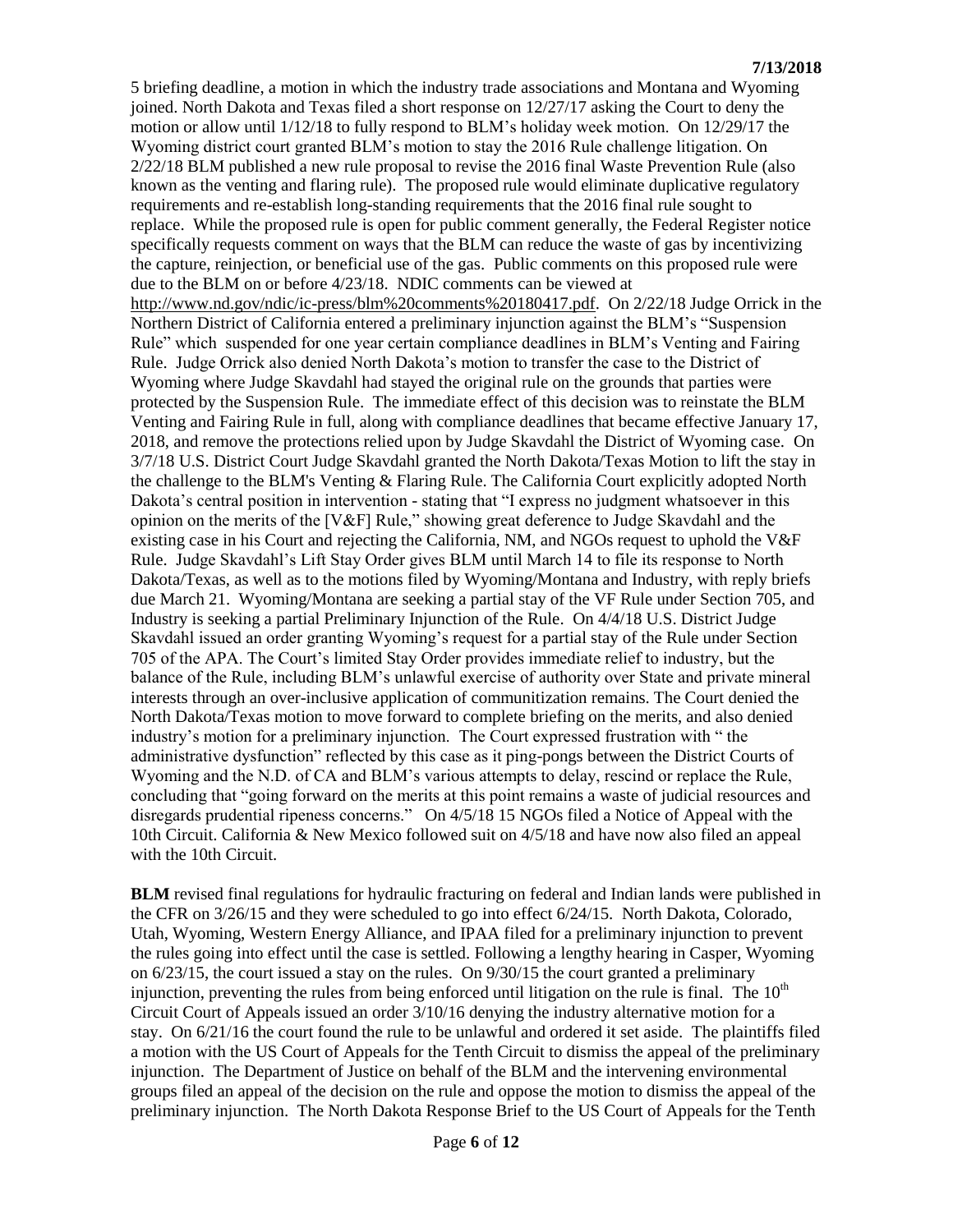Circuit was filed 9/15/16. NDIC comments on the rule can be found at [http://www.nd.gov/ndic/ic](http://www.nd.gov/ndic/ic-press/BLM-comments-120625.pdf)[press/BLM-comments-120625.pdf.](http://www.nd.gov/ndic/ic-press/BLM-comments-120625.pdf) On 3/28/17 President Trump issued an executive order which in part directs "The Secretary of the Interior shall review the following final rules, and any rules and guidance issued pursuant to them, for consistency with the policy set forth in section 1 of this order and, if appropriate, shall, as soon as practicable, suspend, revise, or rescind the guidance, or publish for notice and comment proposed rules suspending, revising, or rescinding those rules". This rule is included in the list as item (i). On 5/4/2017 BLM filed a request asking the court to hold the appeal in abeyance as it will "soon" initiate a rulemaking process to revise or rescind the 2015 Rule, that it had the authority to issue the Rule, but conceding that the Rule does not reflect BLM's current priorities or policies, as reflected in certain recent Presidential Executive Orders. After the BLM submitted its filings the 10th Circuit Court Appeals immediately directed the petitioners (including North Dakota) and the intervenors to file briefs by 6/5/17 to respond to BLM's position. Two amicus groups that submitted merits briefs (the law school professors and former DOI officials) filed supplemental amicus briefs on the questions posed by the Court following the change of Administrations. The Court's Supplemental Order authorized the filing of these additional amicus briefs. Both briefs seek to capitalize on the BLM's continued insistence that it had the authority to issue the Rule (but concede that the 2015 HF Rule does not reflect BLM's current priorities or policies as reflected in certain recent Presidential Executive Orders). The two amicus groups solicit the Court to rule on the merits of the BLM and NGO appeals and to overturn the District Court decision, actually asking the Court to issue an advisory opinion on the BLM's authority. In addition to addressing the NGO arguments, North Dakota will respond to these two briefs in the context that all three parties are asking the Court to do what it is prohibited from doing by Article III of the U.S. Constitution. North Dakota filed a response brief 6/20/17 in support of the BLM action to put the rule in abeyance and take final action vacating the rule. Oral arguments before the  $10<sup>th</sup>$  Circuit took place 7/27/17. A recording of the oral arguments is now available on the home page of the court's website [http://www.ca10.uscourts.gov.](https://urldefense.proofpoint.com/v2/url?u=http-3A__www.ca10.uscourts.gov&d=DwMGaQ&c=2s2mvbfY0UoSKkl6_Ol9wg&r=-wqsZnBxny594KY8HeElow&m=Ul_VtJUX6iW5pvHjCcBxUWtskC0F4Dhry3sPtcEHvCw&s=laRHiLDv5w8otcQWQjpn82WMieoB2AZ-Q4M1LFQPL5s&e=) NDIC filed comments supporting BLM's rescission of the rule that can be found at [http://www.nd.gov/ndic/ic-press/dmr-blm-comment17-9.pdf.](http://www.nd.gov/ndic/ic-press/dmr-blm-comment17-9.pdf) On 09/21/17 the 10th Circuit issued a split (2-1) decision to dismiss the appeals as prudentially unripe, vacate the district court's judgment invalidating the rule, and remand with instructions to dismiss the underlying action without prejudice. Appellees State of North Dakota, State of Colorado, State of Utah, and State of Wyoming's filed a Petition for Panel Rehearing And/Or Request for En Banc Determination on 11/03/17. On 11/06/17 the court ordered the appellants to file a response to the Petition on or before  $11/20/2017$ . The En Banc rehearing request was denied. The  $10<sup>th</sup>$  circuit court has not yet issued its mandate ending the current round of litigation in the Wyoming District court. The Ute tribe filed a motion on 1/12/18 asking the court to dismiss the appeals as moot based on the publication of the rescission rule and leave the WY court decision to vacate the rule in place. The court ordered the DOJ and BLM to file a response by 1/22/18. On 12/29/17 BLM published a final rule rescinding the 2015 Hydraulic Fracturing rules with 2 exceptions 1) the rule does not restore language requiring pre-approval of non-routine hydraulic fracturing operations and 2) the rule does not rescind changes to 43 CFR 3160 due to other rules published between 3/26/15 and 12/29/17 (electronic filing and venting & flaring rules). On 2/7/18 North Dakota filed a reply in support of its motion to dismiss the original rule appeal as moot pursuant to Federal Rule of Appellate Procedure  $27(a)(4)$ , and request that the Court should not issue the mandate, nor vacate the District Court's judgment based on two new and important developments: (1) on December 29, 2017, the Bureau of Land Management (BLM) promulgated a final rule rescinding the Hydraulic Fracturing Rule ("HF Rule"), and (2) on January 24, 2018, the Citizen Group Intervenors challenged the repeal of the HF Rule ("HF Repeal Rule") in the U.S. District Court for the Northern District of California.

**BLM** has published the North Dakota Greater Sage-Grouse Proposed Resource Management Plan Amendment and Final EIS. NDIC is evaluating whether the state needs to intervene in the lawsuit filed by Western Energy Alliance challenging the final plan. Information on the plan and EIS can be found at the following web addresses: [https://www.blm.gov/epl-front-](https://www.blm.gov/epl-front-office/eplanning/planAndProjectSite.do?methodName=dispatchToPatternPage¤tPageId=48797)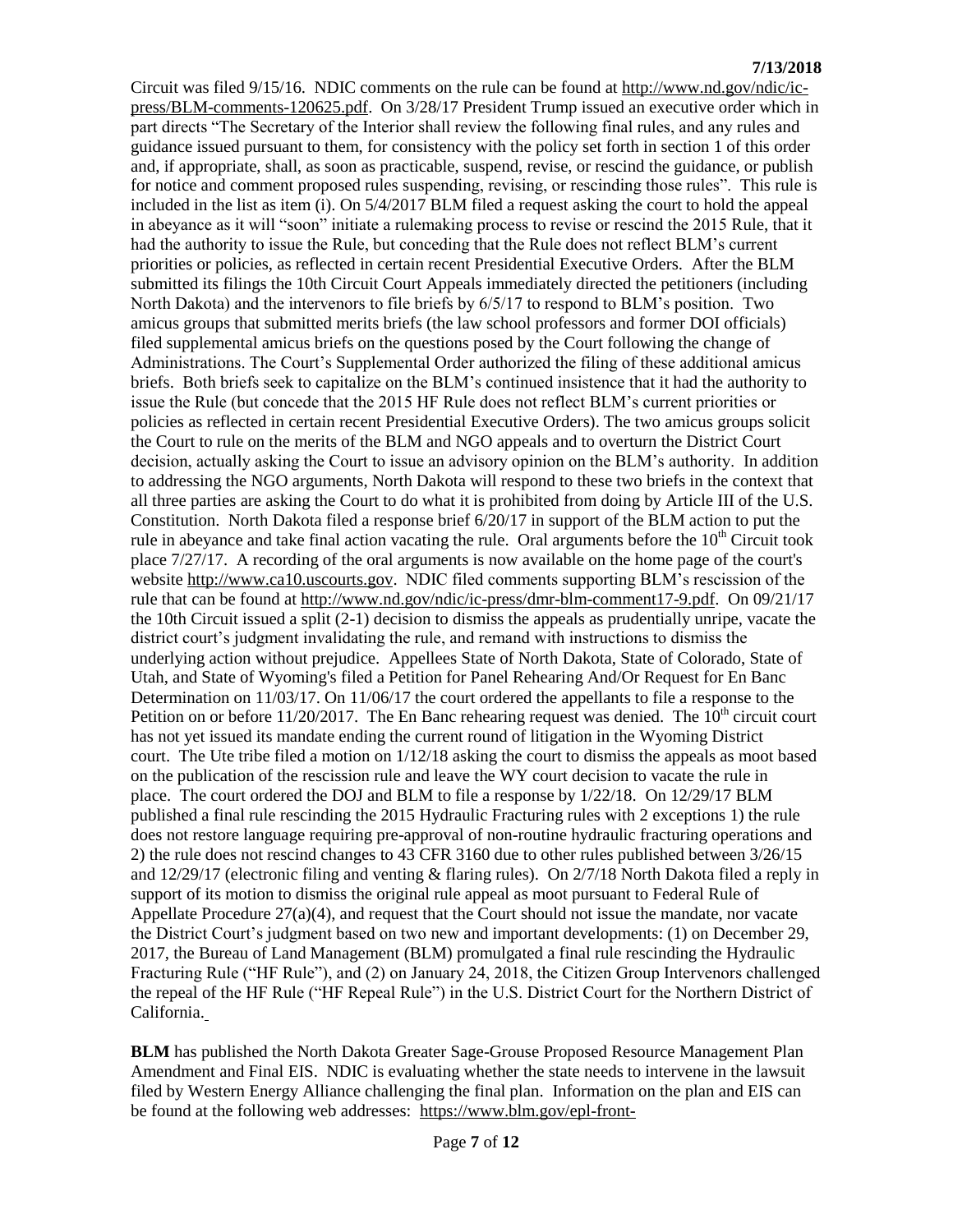[office/eplanning/planAndProjectSite.do?methodName=dispatchToPatternPage&currentPageId=487](https://www.blm.gov/epl-front-office/eplanning/planAndProjectSite.do?methodName=dispatchToPatternPage¤tPageId=48797) [97.](https://www.blm.gov/epl-front-office/eplanning/planAndProjectSite.do?methodName=dispatchToPatternPage¤tPageId=48797) On 6/7/17 Secretary Zinke issued Secretarial Order 3353 to establish an internal review team that, among other things, evaluated both federal sage-grouse plans and state plans and programs to ensure they are complementary and explored possible plan modifications with local economic growth and job creation in mind. On 8/10/17 Secretary of the Interior Ryan Zinke received a report from the Department of the Interior Sage-Grouse Review Team (DOI Team) regarding possible plan and policy modifications to complement state efforts to improve Greater Sage-Grouse conservation and economic development on public lands. The report is the final product required by Secretarial Order 3353 "Greater Sage-Grouse Conservation and Cooperation with Western States". The report, the cover letter from the Bureau of Land Management to the Secretary, and the memo from Secretary Zinke to Deputy Secretary David Bernhardt are available at https://www.doi.gov/sites/doi.gov/files/uploads/so3353 memo\_coverletter\_report\_080717.pdf. ND IC is evaluating whether the state needs to comment or intervene in the lawsuit filed by Western Energy Alliance challenging the final plan. The U.S. District Court for the District of Nevada ruled in March 2017 that the BLM failed to adequately evaluate the designation of Sagebrush Focal Areas in its 2015 greater sage-grouse plan amendment for Nevada. In order to comply with the court's order and to address issues raised by various interested parties, and to consider recommendations in the November 4, 2017 report prepared by the Department of the Interior's Greater Sage-Grouse Review Team in Response to Secretary's Order 3353 (SO 3353), the BLM intends to consider amending these plans. The BLM published a notice that initiates the public scoping process for RMP amendment(s) with associated NEPA document(s). The notice can be found at [https://www.federalregister.gov/documents/2017/10/11/2017-21958/notice-of-intent-to-amend-land](https://www.federalregister.gov/documents/2017/10/11/2017-21958/notice-of-intent-to-amend-land-use-plans-regarding-greater-sage-grouse-conservation-and-prepare)[use-plans-regarding-greater-sage-grouse-conservation-and-prepare.](https://www.federalregister.gov/documents/2017/10/11/2017-21958/notice-of-intent-to-amend-land-use-plans-regarding-greater-sage-grouse-conservation-and-prepare) Comment period closed on December 27, 2017. The date(s) and location(s) of any scoping meetings will be announced at least 15 days in advance through local news media, newspapers and the BLM Web site at: [http://bit.ly/](http://bit.ly/​GRSGplanning) [GRSGplanning.](http://bit.ly/​GRSGplanning) In order to be included in the analysis, all comments must be received prior to the close of the 45-day scoping period or 15 days after the last public meeting, whichever is later. BLM will provide additional opportunities for public participation as appropriate. The NDIC comments, submitted on 12/1/17, can be found at [http://www.nd.gov/ndic/ic-press/dmr-comment-Sage.pdf.](http://www.nd.gov/ndic/ic-press/dmr-comment-Sage.pdf)

**BLM** On 8/9/17 the DOI Interior board of Land Appeals stayed drilling on the Slawson Torpedo wells. The MHA Nation appealed the BLM decision to grant drilling permits because the well pad is located 600 feet from Lake Sakakawea although a 2012 tribal law requires the wells be 2,640 feet from the lake. The spacing unit for the wells contains private, federal, and state minerals while the surface location is on private land within the boundaries of the Fort Berthold Reservation. On 8/15/17 U.S. District Court Judge Daniel Hovland granted Slawson's request to continue drilling and on 8/29/17 extended the order allowing drilling to continue until another hearing on the matter is held.

**EPA** On 6/26/18 EPA Administrator Pruitt direct the Office of Water to prepare a proposal for submission to the Office of Management and Budget and seek public comment within six months that proposes to consider, at a minimum, changes to EPA regulations that would govern the future use of EPA section 404(c) authority: 1) Eliminating the authority to initiate the section 404(c) process before a section 404 permit application has been filed with the Corps or a state, otherwise known as the "preemptive veto", 2) Eliminating the authority to initiate the section 404(c) process after a permit has been issued by the Corps or a state, otherwise known as the "retroactive veto", 3) Requiring a regional administrator to obtain approval from EPA Headqua11ers before initiating the section 404(c) process, 4) Requiring a regional administrator lo review and consider the findings of a final Environmental Assessment or Environmental Impact Statement prepared by the Corps or a state before preparing and publishing notice of a proposed determination, and 5) Requiring the agency to publish and seek public comment on a final determination before such a determination takes effect.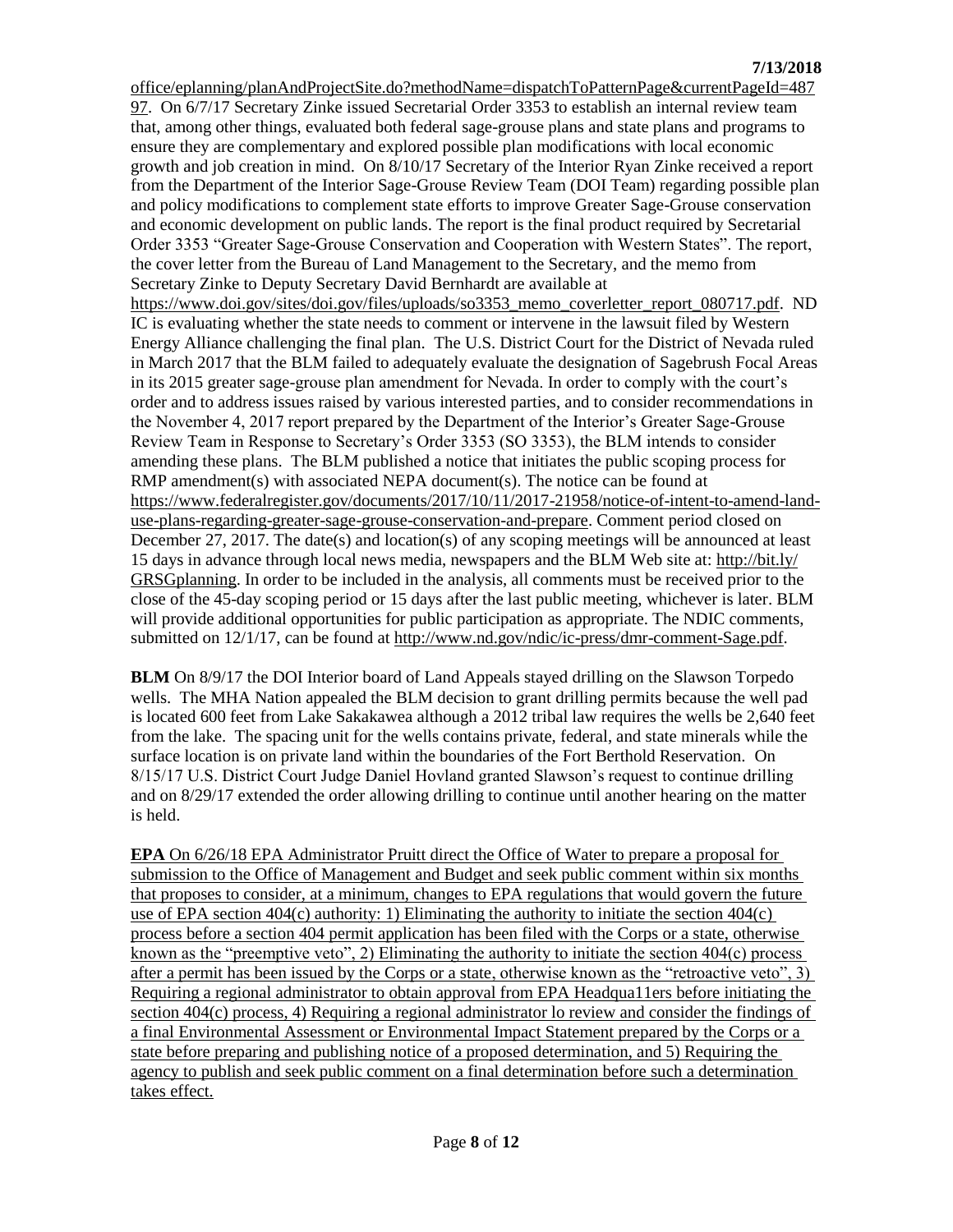**EPA** On 8/26/15 a coalition of environmental organizations filed a 60 day legal notice with the U.S. Environmental Protection Agency demanding more regulation of drilling and fracking waste. The groups are the Environmental Integrity Project, Natural Resources Defense Council, Earthworks, Responsible Drilling Alliance, San Juan Citizens Alliance, West Virginia Surface Owners Rights Organization, and the Center for Health, Environment and Justice. On 5/4/16 the same environmental groups filed suit against the EPA in the federal district court for the District of Columbia. The Plaintiffs Allege that EPA "has failed to meet its nondiscretionary duty" under the federal Resource Conservation and Recovery Act (RCRA ) to review and revise the RCRA Subtitle D solid waste regulations for O&G wastes every three years and that EPA last completed such a review in 1988 and that EPA has failed to review or revise the guidelines for state solid waste plans since 1981.

Plaintiffs want to force EPA to do two things-

1. Issue more stringent regulations for managing and disposing of O&G wastes, including on issues such as open-air pits and impoundments used for storing O&G wastewater, underground injection wells, and the transportation of O&G wastes by truck or pipeline.

2. Make the state solid waste plan guidelines more stringent and comprehensive.

The document filed in the suit can be found at [http://environmentalintegrity.org/wp](http://environmentalintegrity.org/wp-content/uploads/2016-05-04-RCRA-OG-Wastes-Deadline-Suit-Complaint-FILED.pdf)[content/uploads/2016-05-04-RCRA-OG-Wastes-Deadline-Suit-Complaint-FILED.pdf](http://environmentalintegrity.org/wp-content/uploads/2016-05-04-RCRA-OG-Wastes-Deadline-Suit-Complaint-FILED.pdf)

On 6/30/16 North Dakota filed motions to intervene in order to prevent a sue and settle situation that would adversely impact state regulatory jurisdiction and to dismiss the case. Motions to Intervene were also filed by the Texas Railroad Commission, American Petroleum Institute, Independent Petroleum Association of America, and the association of Texas oil and gas producer/royalty owners (TIPRO). The plaintiffs and EPA each filed motions to oppose the motions to intervene. North Dakota filed a reply in support of its motion on  $9/23/16$ . Late Friday afternoon 11/18/16 the U.S. District Court in Washington DC denied North Dakota and the two industry association's Motions to Intervene. The Court accepted the NGOs' statements in their briefs that all they asked for in their Complaint was a deadline for EPA to conduct a rulemaking, and concluded that none of the intervenors had demonstrated a sufficient "injury" to support standing in that context. On 12/23/16, EPA and the NGOs submitted a proposed consent decree to the Court that would settle the RCRA Subtitle D litigation. Unlike under the Clean Air Act, there is no statutory RCRA requirement that the proposed decree be published in the Federal Register or put out for public comment. NDIC has significant concerns about the proposed decree and submitted a letter to the court expressing those concerns. Since the court denied ND's motion to intervene, ND is not a party. The consent decree was approved Dec. 28 by U.S. District Judge John D. Bates. The EPA has agreed to review the regulations and by November 2019 either propose new rules or determine that new rules aren't necessary. This is a sue and settle deal. On  $1/13/17$  North Dakota filed an appeal of the decision(s), consent decree, and federal reimbursement of plaintiffs legal costs. As part of the appeal process, on 03/24/17 North Dakota filed a statement of issues and the other administrative filings: (1) Whether the District Court erred in denying North Dakota's motion to intervene in order to represent its sovereign interests in a case in which the Plaintiffs-Appellees seek to compel the U.S. Environmental Protection Agency ("U.S. EPA") to review and revise solid waste management regulations under Subtitle D of the Resource Conservation and Recovery Act. (2) Whether the District Court erred in concluding that North Dakota did not have Article III standing in this case. (3) Whether the District Court erred in concluding that North Dakota should be held to a different, and more stringent, standard for Article III standing than the Plaintiffs-Appellees. (4) Whether the District Court erred in entering a Consent Decree that violates Subtitle D of RCRA because it omits statutory non-discretionary duties with which U.S. EPA must comply, and would impose new non-discretionary duties on U.S. EPA that are not contained in the statute. North Dakota filed its opening appeal brief in the UNITED STATES COURT OF APPEALS FOR THE DISTRICT OF COLUMBIA CIRCUIT on 5/23/17. The EPA and the NGOs filed briefs 6/21/17 and North Dakota filed a reply brief 7/5/17. Oral arguments on the denial of North Dakota's motion to intervene were conducted on 11/07/17. On 11/28/17 the D.C. Circuit denied North Dakota's appeal in the RCRA Subtitle D case. The Court did not engage the state's arguments and decided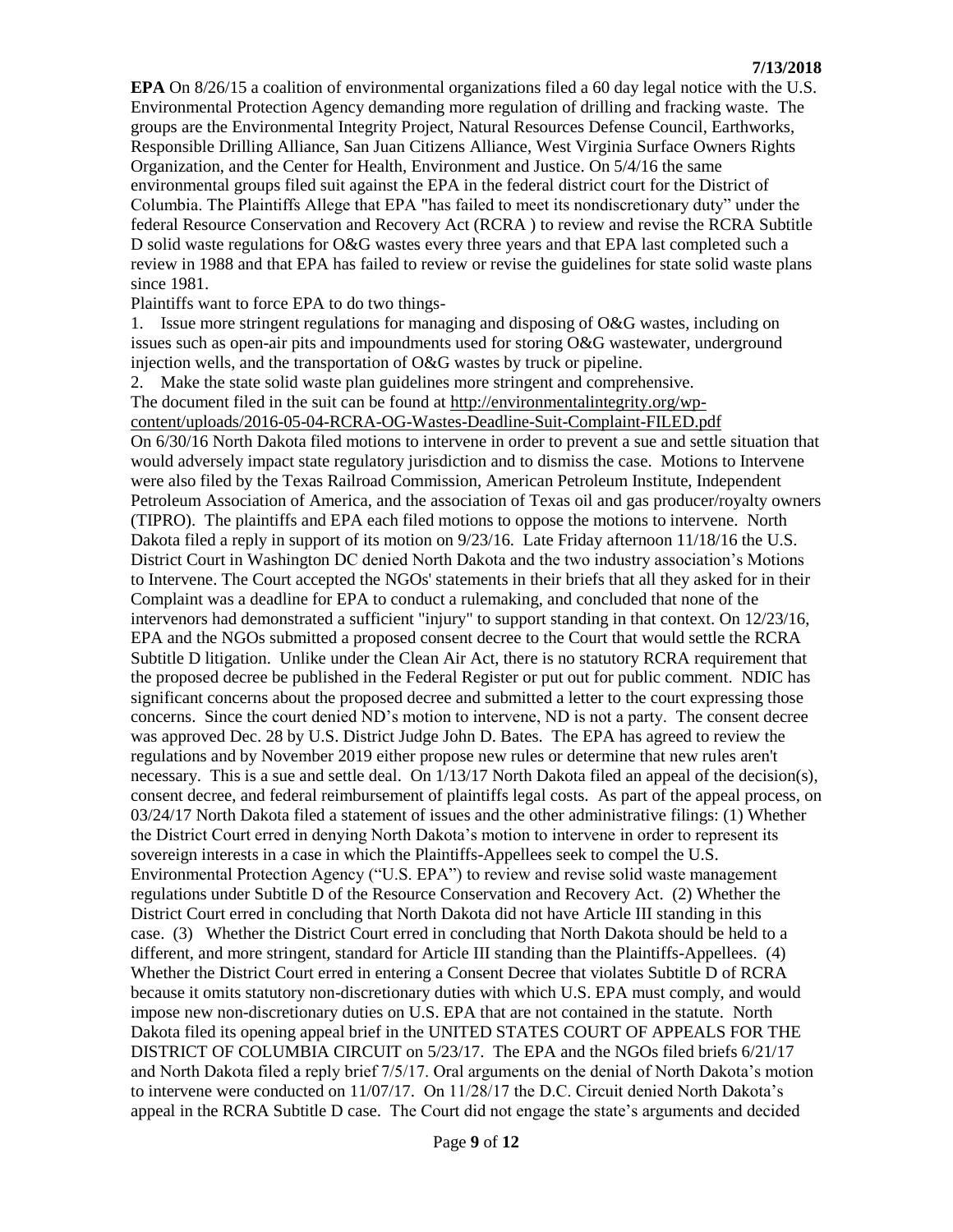the case based on precedent from previous industry cases in which they denied intervention in "sue and settle" cases.

**EPA** On 6/3/16 the final rule proposing a suite of changes to Clean Air Act permitting requirements for new and modified emissions sources in the oil and natural gas industry was published in the Federal Register. On 6/29/16 the NDIC decided to file a Petition for Review with the US Appeals Court for the District of Columbia to defend the state's sovereign jurisdiction over oil and gas regulation. Thirteen other states have joined this effort. North Dakota declined the standard offer to explore settlement through the court's mediation program.

The proposed actions and NDIC comments are as follows:

o Proposed New Source Performance Standards – Docket ID number EPA-HQ-OAR-2010- 0505. NDIC comments can be found at [http://www.nd.gov/ndic/ic-press/EPA-HQ-OAR-2010-](http://www.nd.gov/ndic/ic-press/EPA-HQ-OAR-2010-0505.pdf) [0505.pdf](http://www.nd.gov/ndic/ic-press/EPA-HQ-OAR-2010-0505.pdf)

o Draft Control Techniques Guidelines – Docket ID number: EPA-HQ-OAR-2015-0216. NDIC comments can be found at<http://www.nd.gov/ndic/ic-press/EPA-HQ-OAR-2015-0216.pdf> o Proposed Source Determination Rule – Docket ID number: EPA-HQ-OAR-2013-0685. NDIC comments can be found at<http://www.nd.gov/ndic/ic-press/EPA-HQ-OAR-2013-0685.pdf> o Proposed Federal Implementation Plan for Implementing Minor New Source Review Permitting in Indian Country – Docket ID number: EPA-HQ-OAR-2014-0606. NDIC comments can be found at [http://www.nd.gov/ndic/ic-press/EPA-HQ-OAR-2014-0606.pdf.](http://www.nd.gov/ndic/ic-press/EPA-HQ-OAR-2014-0606.pdf)

North Dakota et al. and EPA have filed motions to govern further proceedings and briefing schedules. On 3/28/17 President Trump issued an executive order which in part directs "The Administrator shall review the final rule entitled "Oil and Natural Gas Sector: Emission Standards for New, Reconstructed, and Modified Sources," 81 Fed. Reg. 35824 (November 3, 2016), and any rules and guidance issued pursuant to it, for consistency with the policy set forth in section 1 of this order and, if appropriate, shall, as soon as practicable, suspend, revise, or rescind the guidance, or publish for notice and comment proposed rules suspending, revising, or rescinding those rules." On 4/7/17 EPA filed a motion to hold the cases in abeyance. On 6/8/17 the NGO environmental groups challenged EPA's November 5th decision to issue a 90 day stay of the Rule's upcoming implementation dates. The NGOs argue that EPA's justifications for its stay (onerous implementation costs and excessive state administrative burdens) of the Rule were already raised and rejected by EPA during EPA's original rulemaking and that the requirements of a "judicial stay" are not met. The NGO's action is a new case, filed in the D.C. Circuit. They have also filed an emergency motion asking the Court to immediately vacate EPA's decision. On November 3 the DC Circuit court issued a 2:1 decision granting the NGO petition and vacating EPA's 90 day stay of the rule. North Dakota filed an amicus brief in support of the EPA stay. On 7/13/17 the same DC Circuit court granted an EPA motion to recall the mandate and granting 14 days for then EPA to seek reconsideration or review by the full court. API and WVA along with other states filed petitions for rehearing en banc, but on 8/10/17 the entire DC Circuit issued an order denying the API and WVa et al States petitions. EPA now proposes a 2-year stay of certain provision in the oil and gas NSPS. North Dakota filed comments on 8/9/17 in support of the proposed 2-year stay. On 11/8/17 EPA published a Federal Register notice request for supplemental comments relating to the current Administration's efforts to change course on the oil and gas sector methane regulations put in place by the Obama Administration. North Dakota did not submit additional comment to EPA because the North Dakota comments submitted on 8/9/17 correctly advocate that EPA's rationale for the two year stay also justifies outright repeal of the original Rule, so it justifies a two year stay.

**EPA** published an advanced notice of proposed rule-making to seek comments on the information that should be reported or disclosed for hydraulic fracturing chemical substances and mixtures and the mechanism for obtaining this information. The proposed rule-making is in response to a petition from Earthjustice and 114 other groups who are opposed to the use of the GWPC-IOGCC FracFocus website process of chemical disclosure and any type of trade secret protection for hydraulic fracturing fluid mixtures. These groups are requesting EPA regulation of chemical disclosure under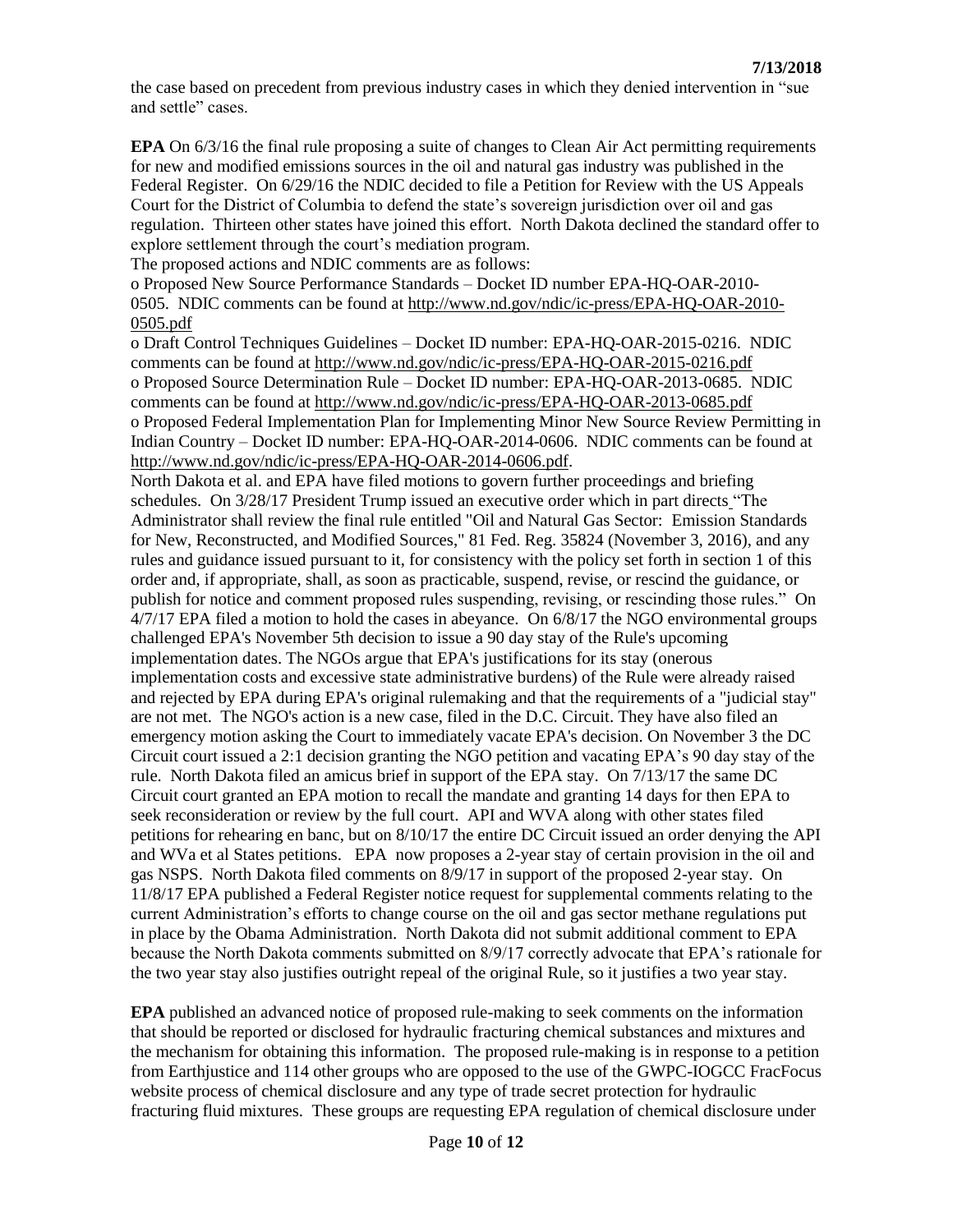the federal Toxic Substances Control Act. Thanks to all who provided comments in support of a "states first" policy. NDIC comments can be viewed at [http://www.nd.gov/ndic/ic-press/DMR](http://www.nd.gov/ndic/ic-press/DMR-frac714.pdf)[frac714.pdf](http://www.nd.gov/ndic/ic-press/DMR-frac714.pdf)

**EPA** Administrator, Gina McCarthy, and the Assistant Secretary of the Army (Civil Works), Jo Ellen Darcy, signed the "Waters of the United States" final rule on 05/27/2015. The final rule was published in the Federal Register 7/29/15 and became effective in 37 states on 8/28/15. North Dakota, Alaska, Arizona, Arkansas, Colorado, Idaho, Missouri, Montana, Nebraska, New Mexico, Nevada, South Dakota, and Wyoming filed a lawsuit in U.S. District Court, claiming the final rule would harm states as regulators of the waters and lands. On 8/27/15 Federal District Judge Erickson granted a preliminary injunction preventing enforcement of the rule in the 13 states. The North Dakota case will now be subject to appeal, but no schedule has been set at this time. NDIC comments can be viewed at<http://www.nd.gov/ndic/ic-press/WOTUS-comments.pdf> Texas, Mississippi and Louisiana filed a joint complaint in the U.S. District Court for the Southern District of Texas, charging that the rule is unconstitutional. Ohio and Michigan filed a complaint in the U.S. District Court for the Southern District of Ohio, alleging that the expansion of jurisdiction includes dry land. Georgia and eight other states (Alabama, Florida, Kansas, Kentucky, South Carolina, Utah, West Virginia and Wisconsin) filed suit in the U.S. District Court for the Southern District of Georgia, asking the court to vacate the rule and block its enforcement by injunction. On 10/9/15 the United States Court Of Appeals for the Sixth Circuit granted a nationwide stay of the WOTUS rule pending jurisdiction determinations. On 2/28/17 President Trump signed an executive order directing the EPA to take action, paving the way for the elimination of the rule. North Dakota plans to continue active participation in the litigation of this rule until the EPA takes final action eliminating the rule. On 6/27/17 The EPA and USACOE filed an official proposal to withdraw the rule and begin a replacement rulemaking process. The proposed rule was published in the Federal Register on 6/27/17. A group of North Dakota agencies filed comments supporting withdrawal of the rule and beginning the replacement process.

**PHMSA** Advance notice of proposed rulemaking (ANPRM)was announced 1/10/17. SUMMARY: PHMSA is considering revising the Hazardous Materials Regulations (HMR) to establish vapor pressure limits for unrefined petroleum-based products and potentially all Class 3 flammable liquid hazardous materials that would apply during the transportation of the products or materials by any mode. PHMSA is currently assessing the merits of a petition for rulemaking submitted by the Attorney General of the State of New York regarding vapor pressure standards for the transportation of crude oil. The petition requests that PHMSA implement a Reid Vapor Pressure (RVP) limit less than 9.0 pounds per square inch (psi) for crude oil transported by rail. This rule making could substantially interfere with NDIC oil conditioning regulations. You can read about the NDIC regulations at [https://www.dmr.nd.gov/oilgas/2014Permitting\(2\).asp.](https://www.dmr.nd.gov/oilgas/2014Permitting(2).asp) NDIC submitted comments on 3/20/17 and the comment period closed on 5/19/17.

**USFWS** has made a decision to list the Dakota Skipper and Powershiek Skipperling to receive protection under the Endangered Species Act. Additional potential listing of concern are the Rufa Red Knot, Sprague's Pipit, Greater Sage Grouse, Monarch Butterfly, Sturgeon Chub, and Sicklefin Chub.

**USFWS** has published a new final rule to revise Management of Non-Federal Oil and Gas Rights. Key components of the proposed rule include: A permitting process for new operations; A permitting process for well plugging and reclamation for all operations; Information requirements for particular types of operations; Operating standards so that both the Service and the operator can readily identify what standards apply to particular operations; Fees for new access beyond that held as part of the operator's oil and gas right; Financial assurance (bonding); Penalty provisions; Clarification that the process for authorizing access to non-Federal oil and gas properties in Alaska will continue to be controlled by 43 CFR part 36, which implements provisions of the Alaska